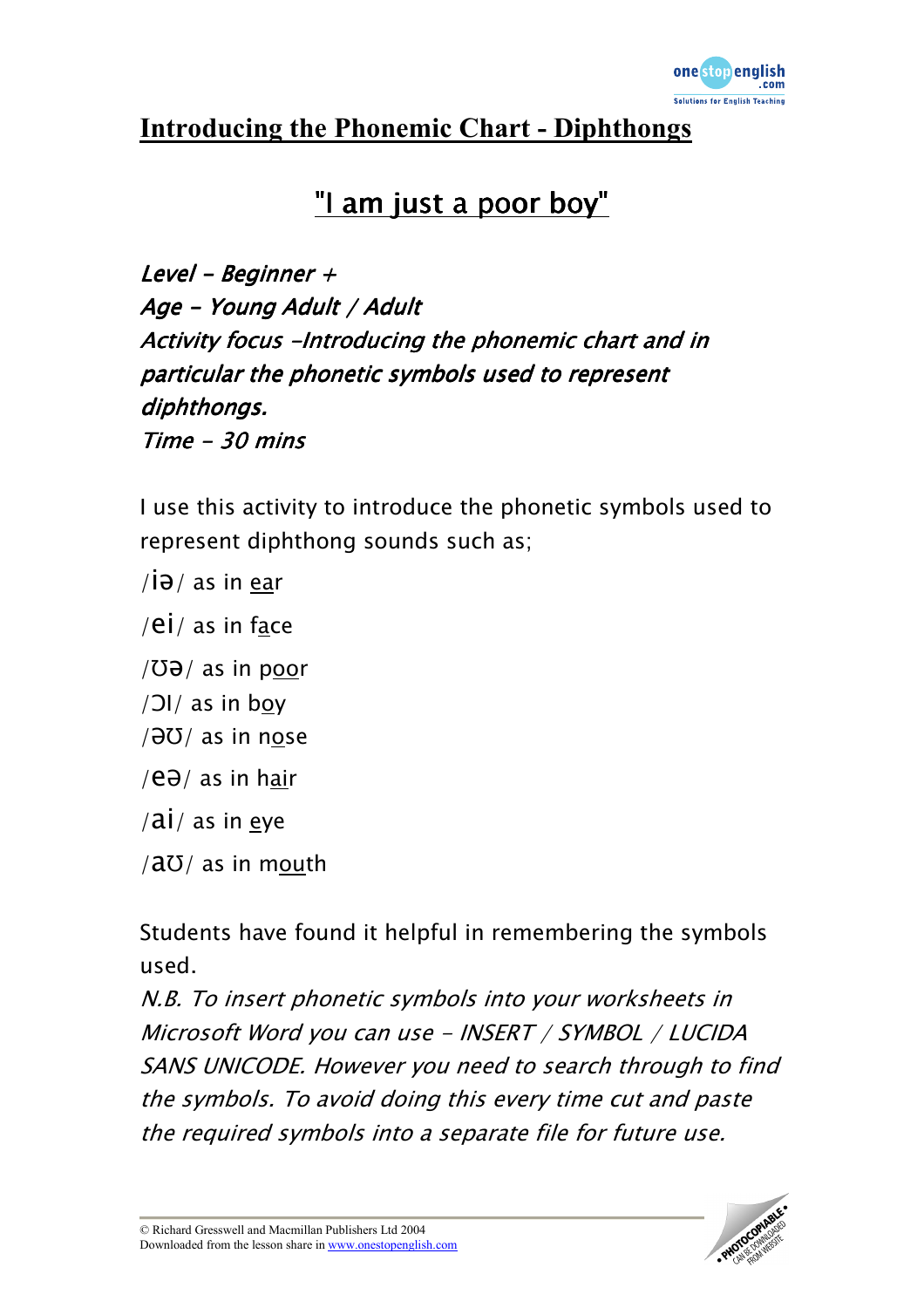

## Procedure Stick a copy of the phonemic chart on the board in the corner. To see the phonemic chart you could follow the following link: http://www.developingteachers.com/phonology/sounds.htm

Draw a picture of a face on the board (Try and make the face look like a boy and a little bit sad). Ask the students is it a boy or a girl (Elicit boy)

Draw an arrow to the face and write "boy" draw another arrow and write "face"

Ask the students to label each part of the face on the board i.e. mouth, nose, eye(s), ear(s), hair. Practice the pronunciation of these words with the group to see if the students have any problems with pronunciation and any of the sounds you may need to work on in later lessons.

You have now introduced the students to seven of the eight diphthong sounds represented by the phonemic chart. Now point to the phonemic chart and transcribe each of the words on the labeled face on the board as follows; keep referring to the phonemic chart as you transcribe each word.

eye(s)  $/ai(z)/$  boy  $/b$ face /feis/

hair /heə/  $m$ outh /ma $\sigma$ /  $nose /nəvz/$  ear(s) / iə(z)/

Give students time to copy down the transcriptions carefully.